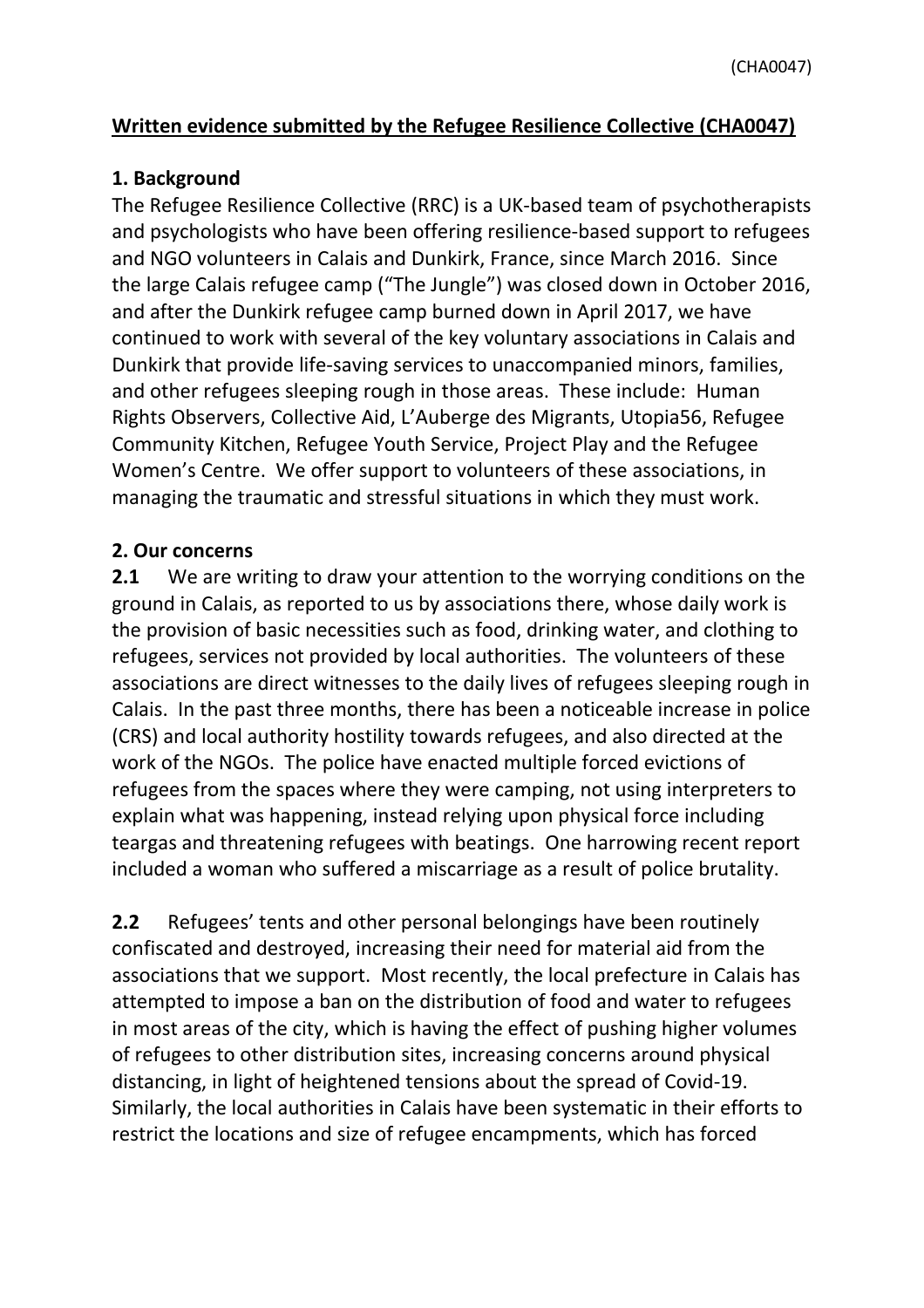people to crowd together into even smaller spaces, often without ready access to water for hygiene purposes, regardless of the global pandemic.

**2.3** We have also received troubling reports of increasing numbers of pregnant women and women with young children moving into the Calais area, who have no option but to sleep outdoors with crowds of other refugees, because there is no provision of safe accommodation by the local authorities there. When the large Calais camp ("The Jungle") was in situ, there was a separate and more secure accommodation area for women with children, organised and run by local authorities, which helped to safeguard this particularly vulnerable group. Since the dissolution of that camp in late 2016, no similar provision has ever been created in Calais. The high risk of sexual assault for women and children sleeping out in the open is well established, which RRC knows from our years of work in Calais, as well as from reports by refugees currently in the UK, who experienced these dangers first hand.

**2.4** Unaccompanied minors often disappear in such conditions, as they are extremely vulnerable to trafficking and sexual exploitation. In a recent eviction, vulnerable minors were dispersed to new locations by the local authorities, and some of these young people contacted the associations back in Calais, in tears, saying they had no idea where they were, nor what they should do, nor who they could ask for help. At such moments, these children are at high risk of exploitation, given their heightened needs for material and emotional support, which increases the likelihood that they will turn to any adult for help, including the traffickers who are watching and waiting for these situations. Just last week, we were informed of the situation of an unaccompanied young person in Calais who had nowhere to sleep, and had no one to support him, and was pleading for help from volunteers, who were not in a position to secure accommodation for him. And earlier this summer, we learned of the tragic death of a young person attempting to make the crossing to the UK, which devastated the rest of his family, and sent shockwaves through the associations who had worked directly with this child and his younger sibling.

**2.4** The Covid-19 pandemic has made it extremely difficult for associations to support these most vulnerable refugees, among them people who have been tortured along their journeys and have fled persecution in their home countries. The increasing hostilities directed at volunteers by authorities in Calais have exacerbated this. Despite these serious challenges, these voluntary associations on the ground continue their work, day in and day out,